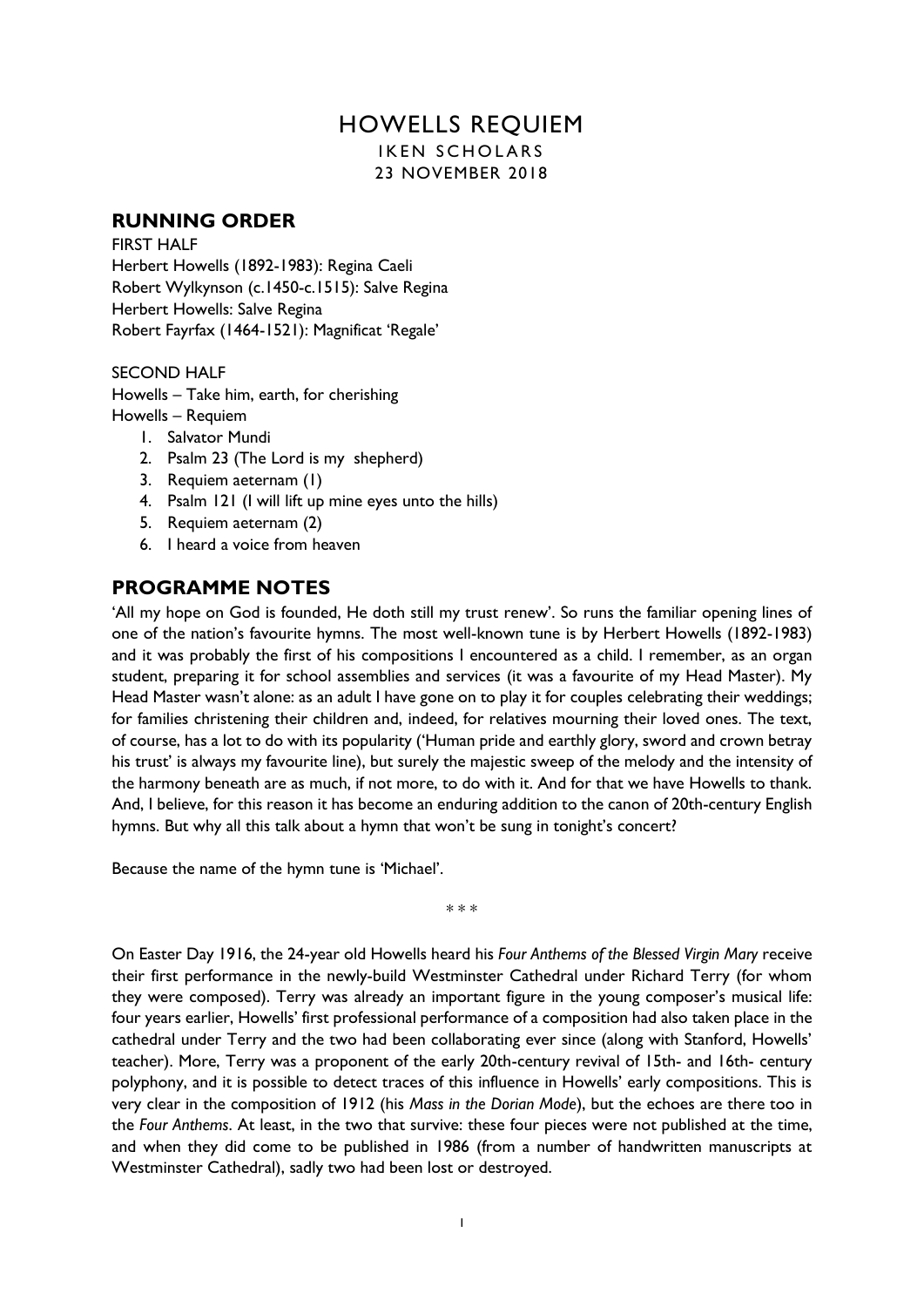The *Regina Caeli* is the first of these and this is where we begin our concert tonight. It forms the first of two thematic groups in tonight's programme: that is, the influence of early English polyphony on the style of Howells.

'Regina Caeli' is the Marian antiphon for Eastertide, sung in place of the Angelus from Easter Day until Pentecost. The prayer is interspersed with 'alleluias' and from the offset Howells draws our attention to this alternation by contrasting the two halves of this double-choir setting. Notice how the very beginning opens with unison octaves, rising and falling in a manner reminiscent of chant. The piece quickly develops, however, until the whole choir joins forces at 'Resurrexit sicut dixit' ('He has risen as he said').

The *Salve Regina* of Robert Wylkynson (c.1450-c.1515) is one of a huge collection of polyphony prepared for use in the new chapel of Eton College in the latter part of the 15<sup>th</sup>-century and the early 16th-century. The manuscript that contains this collection has come to be known as the Eton Choirbook, and is one of the great treasures of pre-Reformation polyphony in England. Wylkynson was himself choirmaster at Eton between 1500 and 1515, and we believe he oversaw the compilation of the second of three groups of entries that form the Eton Choirbook. He included nine of his own compositions, though sadly only three survive. His *Salve Regina* is the first of his pieces to survive intact. In nine voices, the richly-illuminated manuscript names each part after a rank of angels: seraphim, cherubim, thrones, dominions, virtues, power, principalities, archangels and angels. Enticingly, on the second opening the second countertenor part is labelled 'Robertus Wylkynson', suggesting to some that this may have been his part. The piece itself (running to 15mins or so in total) contrasts passages for huge joined forces with highly-virtuosic solo sections. There is evidence of continental influences as imitation begins to creep in between the parts, something which is hardly, if ever, seen in the earliest phase of the Eton Choirbook repertoire (for example, the music of Horwood and Banester).

Of course, it is hard to spot direct influences between Wylkynson's *Salve Regina* and Howells' setting of the same name. Nonetheless, it is interesting to note both composers give special place to the passage describing the virtues of Mary: 'O clemens, O pia' ('O clement, O loving'). Howells introduces a soaring soprano solo over sustained chords in the rest of the choir, echoing the unison writing a few bars earlier at 'et Jesum benedictum fructum ventris tui' ('blessed fruit of thy womb, Jesus'), which links the attributions of mother and son, but also compositionally acts as a kind of *cantus firmus*, something Wylkynson and his contemporaries would have recognised.

The final piece of our first half is Fayrfax's monumental *Magnificat 'Regale'.* This piece is not in the Eton Choirbook today, though it once was: only 64 compositions of an original 93 remain though folio losses and damage. The choirbook is primarily a practical book for use in the liturgy and there are various snippets of information against each composition designed to make life easier for the user (such as an indication of the number of notes from the highest to the lowest for each piece and alternating the lyrics of verses in red and black ink to help singers find their place quickly). At the front is a contents section, which does specify a *Magnificat* by Fayrfax (in five voices and 22 notes top to bottom) and in the margin a later (though still 16th-century) hand has annotated 'Regale'. Much like the Wylkynson, Fayrfax's *Magnificat* contrasts full choir sections with virtuosic solo passages. Unlike Wylkynson, however, Fayrfax alternates his polyphonic passages with sections of chant.

If the first half of our concert tonight was about the influence of early polyphony on the style of Howells, our second half picks up the story much later in Howells' life and explores his response to grief: both public and private.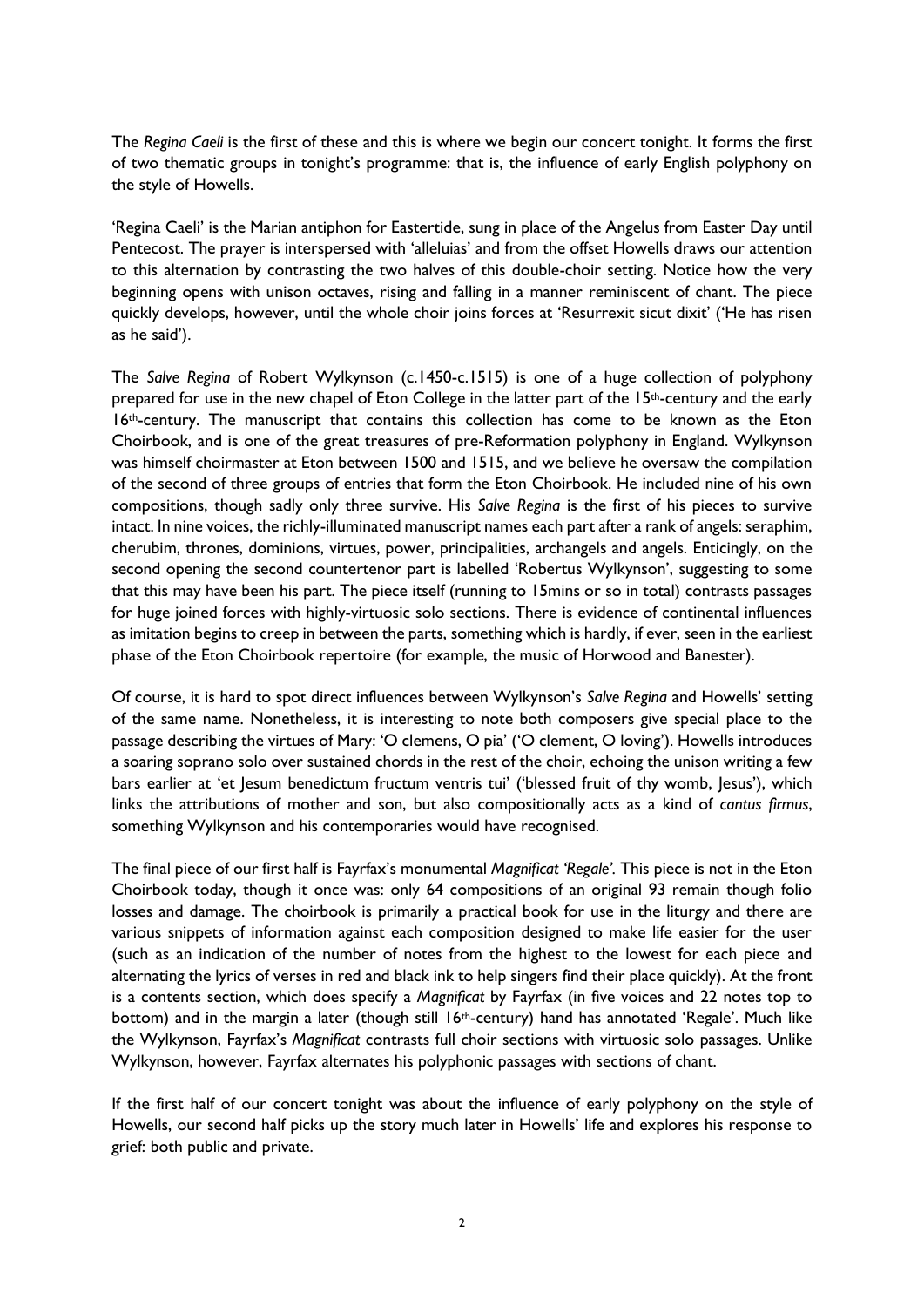You'll remember the discussion about 'Michael' the hymn tune at the start of these programme notes. This was all because the hymn tune was composed in 1936 a year after the tragic death of Howells' son, Michael, from spinal meningitis at the age of 9. It affected Howells' extremely deeply and the hymn tune became something of a public memorial to the child. By contrast, the *Requiem*, which was largely composed in 1932 but reworked in 1935, was kept from publishing as, in Howells' words, 'a personal, almost secret document' until it was released for performance decades later in 1980.

If Howell's *Requiem* is therefore a 'secret document', his huge *Take him, earth, for cherishing* could not be more public.

'Within the year following the tragic death of President Kennedy in Texas [1963] plans were made for a dual American-Canadian Memorial Service to be held in Washington. I was asked to compose an *a cappella* work for the commemoration. The text was mine to choose, Biblical or other. Choice was settled when I recalled a poem by Prudentius (AD 348–413). I had already set it in its medieval Latin years earlier, as a study for *Hymnus Paradisi*. But now I used none of that unpublished setting. Instead I turned to Helen Waddell's faultless translation […] Here was the perfect text—the Prudentius 'Hymnus circa exsequias defuncti'.'

*Herbert Howells in 1967*

Here, then, is a piece designed specifically for public grief. Intriguingly, Howells again returns to the motif of opening, chant-like unison singing just as in the *Regina Caeli* and the *Salve Regina*. But this piece is altogether more complex. The text 'take him, earth, for cherishing' returns again and again (often hidden in middle parts) as a prayer, and around this Howells constructs a winding architecture that is one moment mysterious, the next elated, the third tender. By the close of the piece, the fire spent, the choir returns to homophonic chords and the opening words: thus unity (if not unison) bookends the piece providing a frame for the emotion within.

Finally, Howells' now famous *Requiem*. The piece doesn't follow the standard pattern of prayers for a Requiem service, so probably traces its lineage through other vernacular Requiems such as Brahms' *Ein Deutsches Requiem* of 1868 and Walford-Davies' *A Short Requiem* of 1915.

This is an entirely personal composition for Howells, but the forces demanded for it are large with frequent solos and double-choir sections. The fact the piece is unaccompanied lends an intimacy to the performance and perhaps places it in the line of late-Mediaeval and Renaissance works we have been exploring tonight. There are frequent sections where Howells has carefully imitated speech rhythms ('Yea, though I walk in the valley of the shadow of death' for example). Howells' rich harmonic language is also at play here (watch out for the modality prevalent almost throughout). But he is also testing the bounds of the possible, such as the deliberate placing of two triads on top of each other at 'et lux perpetua' for spine-tingling effect.

> 'All my hope on God is founded; he doth still my trust renew. Me through change and chance he guideth, only good and only true. God unknown, he alone calls my heart to be his own.'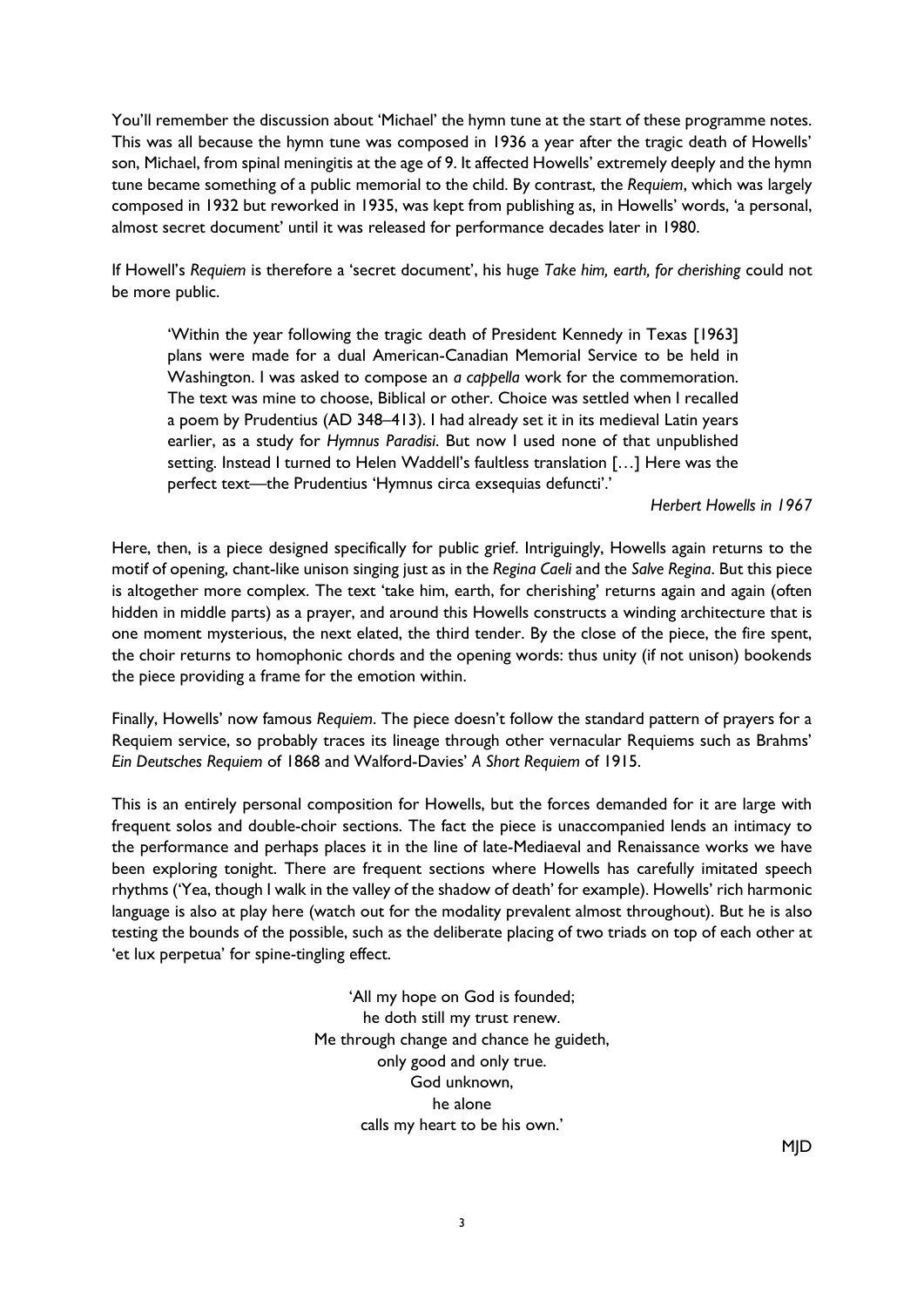# **CHOIR BIOGRAPHY**

Established in 2012, the *Iken Scholars* are a London-based chamber choir dedicated to exploring hidden corners of the Renaissance repertoire. Recent performances at the Cadogan Hall, St John's Smith Square and St Paul's Cathedral have included masses and motets unheard in 400 years, as well as large-scale masterpieces from the central canon. Primarily focused on presenting unusual concerts in the capital, the choir is increasingly in demand in London's cathedrals and further afield. The group is made up of singers from London and close by, and directed by Matthew Dunn. For more information, visit our webpage: www.ikenscholars.co.uk.

- *Sopranos* Emily Field Sophie Cleobury Jenny Forsyth Katharina Dunn Nerissa Taysom Danielle Cahill
- *Tenors* Andrew Balls James Green Gary Rushton John Robb William Wallis

# *Altos* Jess Daggers Marion Harris Chris Murphy Jessica Ballantine

*Basses* Chris Jeanes William Hess Maxime Rischard Milo Comerford

# **Matthew Dunn**

Matthew Dunn, director, formed the *Iken Scholars* in 2012 to perform programmes of hidden corners of the canon of Renaissance polyphony. Originally from Manchester, he read music at Cambridge and wrote a master's thesis on the dissemination of French thirteenth-century polyphony in England. He set up the *Iken Scholars* in 2012 after coming to London. He is Organist and Director of Music at the lovely church of All Saints' Blackheath. When not conducting choirs, he has a job in Insurance Strategy for a professional services firm.

# **TRANSLATIONS**

### *Regina caeli*

Regina caeli laetare, alleluia. Quia quem meruisti portare, alleluia. Resurrexit sicut dixit, alleluia. Ora pro nobis Deum, alleluia.

# *Salve regina*

Salve regina, mater misericordiae, vita, dulcedo, et spes nostra, salve! Ad te clamamus, exsules filii Evae, ad te suspiramus, gementes et flentes, in hac lacrimarum valle. Eja ergo, advocata nostra, illos tuos misericordes oculos ad nos converte et lesum, benedictum fructum ventris tui, nobis, post hoc exilium, ostende,

Queen of Heaven, rejoice, alleluia. For He whom you were worthy to bear, alleluia. He has risen, as He said, alleluia. Pray for us to God, alleluia.

Hail, Holy Queen, Mother of mercy, hail our life, our sweetness and our hope! To thee do we cry, poor banished children of Eve, to thee do we send up our sighs, mourning and weeping in this valley of tears. Turn, then, most gracious advocate, thine eyes of mercy toward us, and after this, our exile, show unto us the blessed fruit of thy womb, lesus.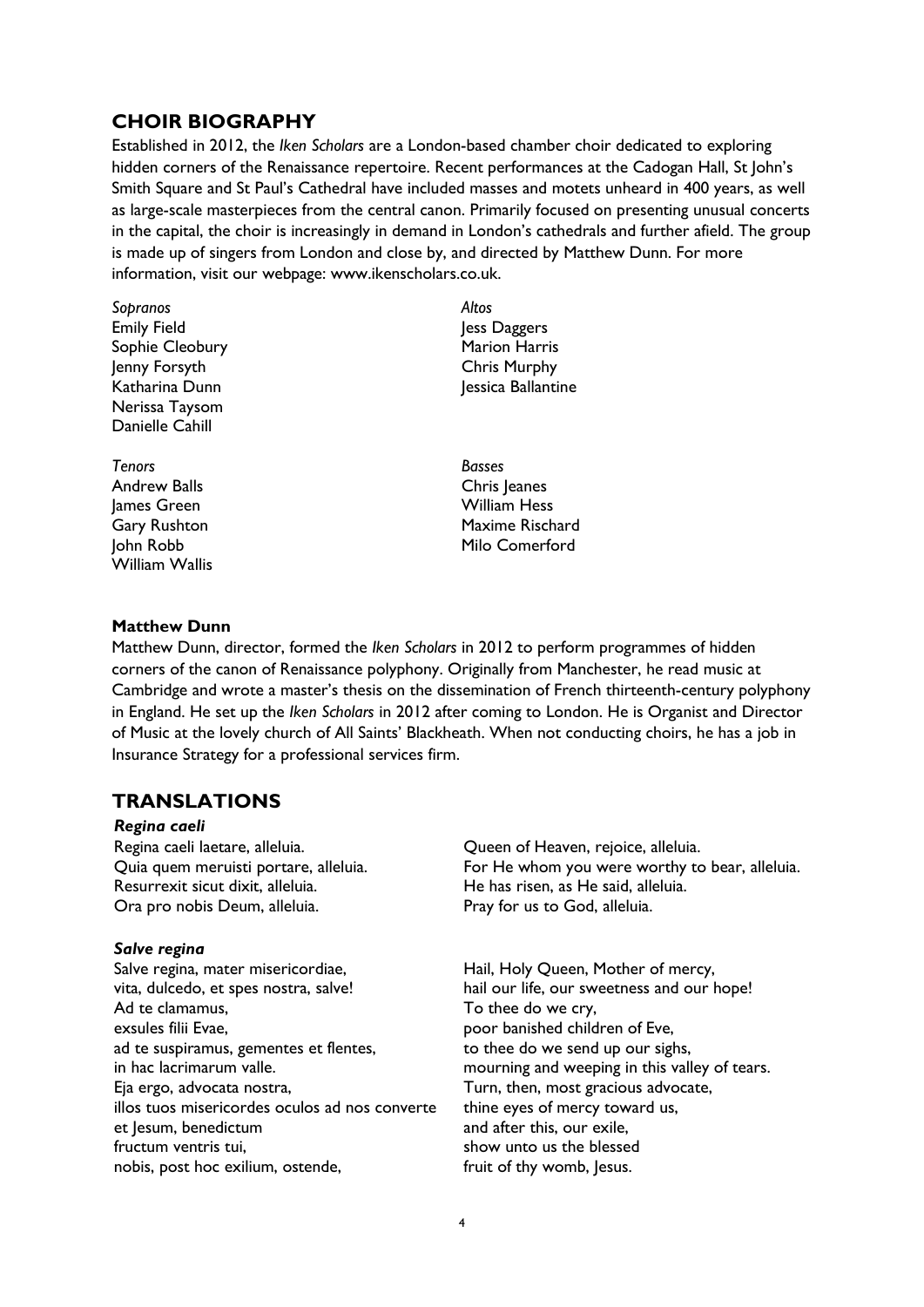#### *Magnificat*

Magnificat, anima mea, Dominum et exultavit spiritus meus in Deo, salutari meo. Quia respexit humilitatem ancillæ suæ: ecce enim ex hoc beatam me dicent omnes generationes. Quia fecit mihi magna, qui potens est, et sanctum nomen eius, et misericordia eius a progenie in progenies timentibus eum. Fecit potentiam in brachio suo, dispersit superbos mente cordis sui. Deposuit potentes de sede et exaltavit humiles; esurientes implevit bonis et divites dimisit inanes. Suscepit Israel puerum suum recordatus misericordiæ suæ, sicut locutus est ad patres nostros, Abraham et semini eius in sæcula. Gloria Patri, et Filio, et Spiritui Sancto: Sicut erat in principio, et nunc, et semper, et in sæcula sæculorum. Amen.

#### INTERVAL

#### *Take him, earth, for cherishing*

Take him, earth, for cherishing, to thy tender breast receive him. Body of a man I bring thee, noble even in its ruin.

Once was this a spirit's dwelling, by the breath of God created. High the heart that here was beating, Christ the prince of all its living.

Guard him well, the dead I give thee, not unmindful of his creature shall he ask it: he who made it symbol of his mystery.

Comes the hour God hath appointed to fulfil the hope of men, then must thou, in very fashion, what I give, return again.

O clemens, O pia, O dulcis Virgo Maria. O clement, O loving, O sweet Virgin Mary.

My soul doth magnify the Lord. and my spirit hath rejoiced in God my Saviour. Because he hath regarded the humility of his handmaid: for behold from henceforth all generations shall call me blessed. Because he that is mighty hath done great things to me: and holy is his name, and his mercy is from generation unto generations, to them that fear him. He hath shewed might in his arm, he hath scattered the proud in the conceit of their heart. He hath put down the mighty from their seat and hath exalted the humble: he hath filled the hungry with good things: and the rich he hath sent empty away. He hath received Israel his servant, being mindful of his mercy. As he spoke to our fathers: to Abraham and to his seed for ever. Glory be to the Father, and to the Son, and to the Holy Ghost: as it was in the beginning, is now, and ever shall be, world without end. Amen.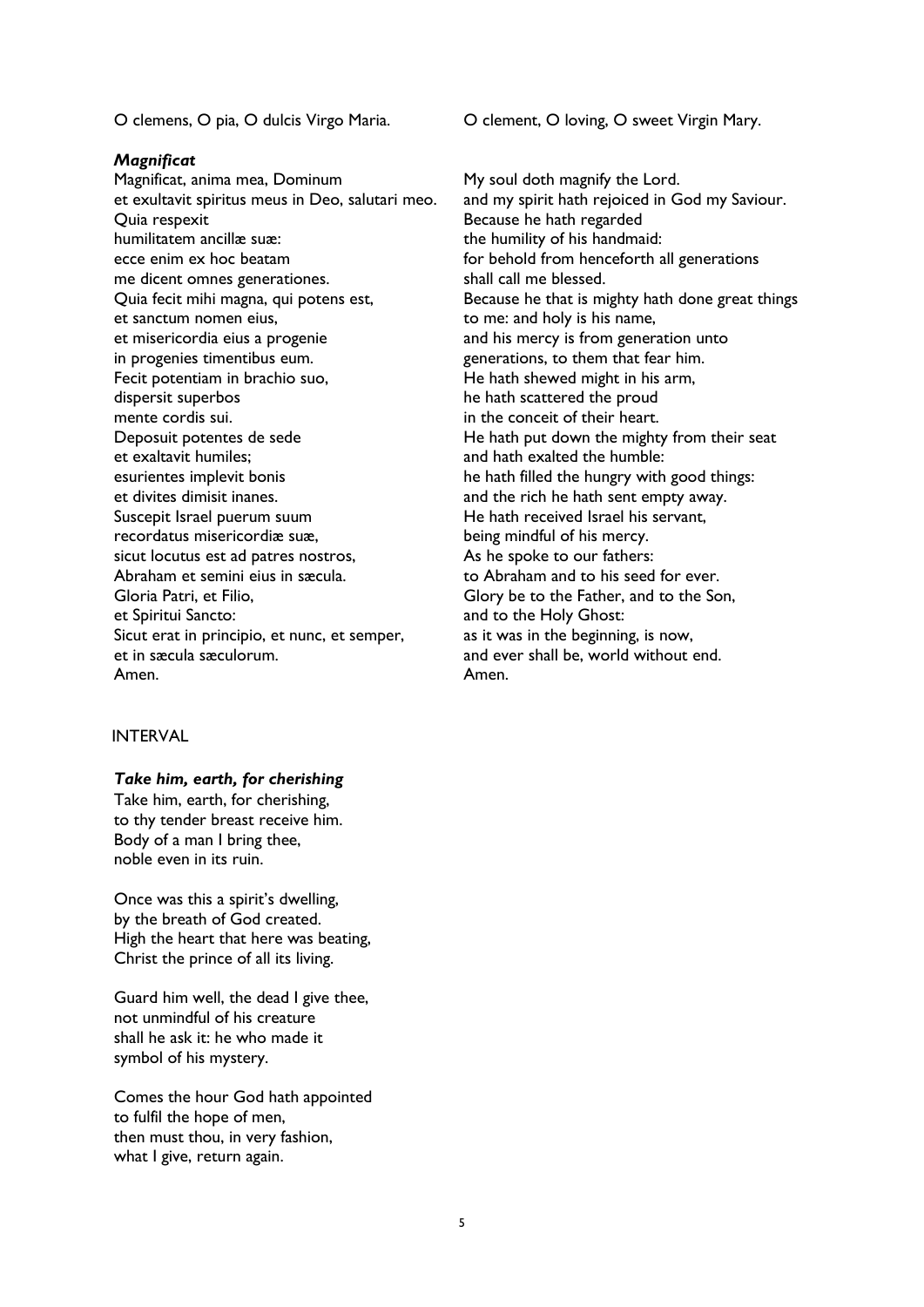Not though ancient time decaying wear away these bones to sand, ashes that a man might measure in the hollow of his hand:

Not though wandering winds and idle, drifting through the empty sky, scatter dust was nerve and sinew, is it given to man to die.

Once again the shining road leads to ample Paradise; open are the woods again, that the serpent lost for men

Take, O take him, mighty leader, take again thy servant's soul. Grave his name, and pour the fragrant balm upon the icy stone.

# **Requiem**

# *Salvator mundi*

O saviour of the world, who by thy cross and thy precious blood has redeemed us, save us and help us, we humbly beseech thee, O Lord.

# *Psalm 23*

The Lord is my shepherd: therefore can I lack nothing.

He shall feed me in a green pasture: and lead me forth beside the waters of comfort. He shall convert my soul: and bring me forth in the paths of righteousness, for his name's sake. Yea, though I walk in the valley of the shadow of death, I will fear no evil: thy rod and thy staff comfort me.

Thou shalt prepare a table before me against them that trouble me: thou hast anointed my head with oil, and my cup shall be full.

But thy loving-kindness and mercy shall follow me all the days of my life: and I will dwell in the house of the Lord for ever.

# *Requiem aeternam*

Requiem aeternam dona eis. Et lux perpetua luceat eis. Requiem aeternam dona eis, Domine. Rest eternal grant unto them. And may light perpetual shine upon them. Rest eternal grant unto them, O Lord.

# *Psalm 121*

I will lift up mine eyes unto the hills: from whence cometh my help. My help cometh even from the Lord: who hath made heaven and earth. He will not suffer thy foot to be moved: and he that keepeth thee will not sleep. Behold, he that keepeth Israel: shall neither slumber nor sleep. The Lord himself is thy keeper: he is thy defence upon thy right hand. So that the sun shall not burn thee by day: neither the moon by night. The Lord shall preserve thee from all evil: yea, it is even he that shall keep thy soul. The Lord shall preserve thy going out, and thy coming in: from this time forth and for evermore

# *Requiem aeternam*

| Requiem aeternam dona eis.  | Rest eternal grant unto them.            |
|-----------------------------|------------------------------------------|
| Et lux perpetua luceat eis. | And may light perpetual shine upon them. |